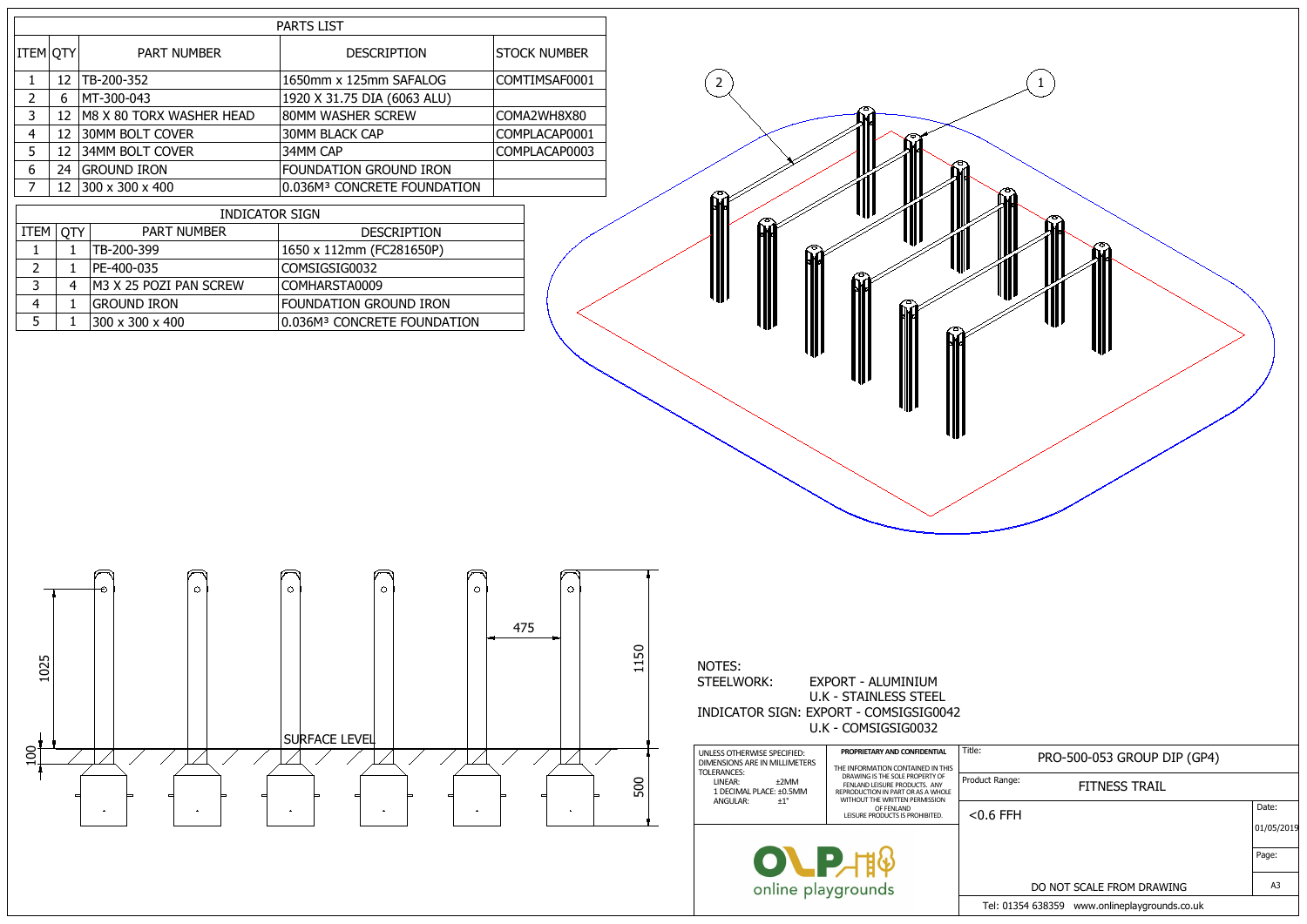

|                                               | 4500 |                     |
|-----------------------------------------------|------|---------------------|
|                                               |      |                     |
|                                               |      |                     |
|                                               |      |                     |
|                                               |      |                     |
|                                               |      |                     |
|                                               |      |                     |
|                                               |      |                     |
|                                               |      |                     |
|                                               |      |                     |
|                                               |      |                     |
|                                               |      |                     |
| 9:<br>PRO-500-053 GROUP DIP (GP4)             |      |                     |
| duct Range:<br><b>FITNESS TRAIL</b>           |      |                     |
|                                               |      | Date:<br>01/05/2019 |
|                                               |      | Page:               |
| DO NOT SCALE FROM DRAWING                     |      | A <sub>3</sub>      |
| Tel: 01354 638359 www.onlineplaygrounds.co.uk |      |                     |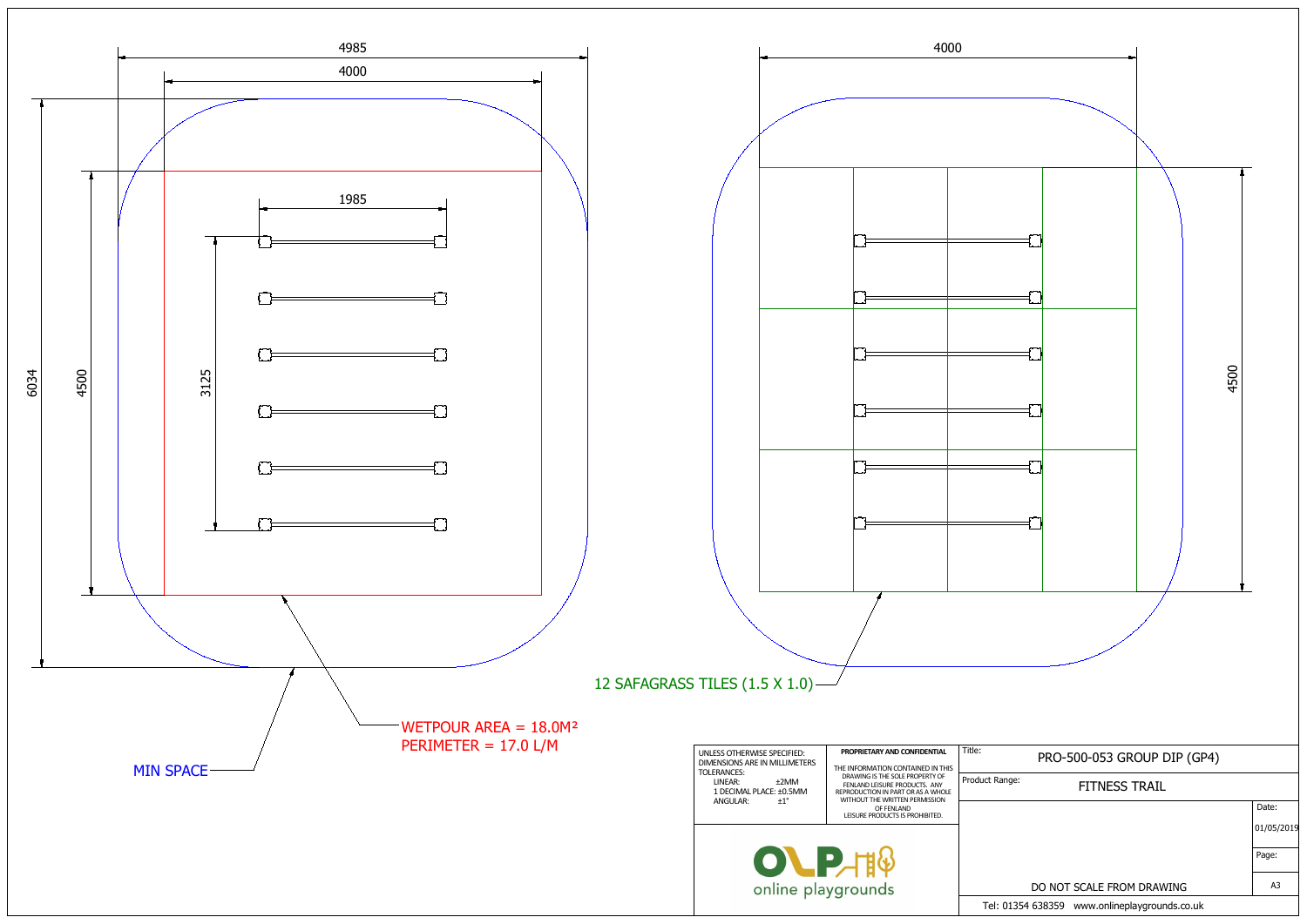|            | PRO-500-053 GROUP DIP (GP4)                   |            |
|------------|-----------------------------------------------|------------|
| ict Range: | <b>FITNESS TRAIL</b>                          |            |
|            |                                               | Date:      |
|            |                                               | 01/05/2019 |
|            |                                               | Page:      |
|            | DO NOT SCALE FROM DRAWING                     | A3         |
|            | Tel: 01354 638359 www.onlineplaygrounds.co.uk |            |